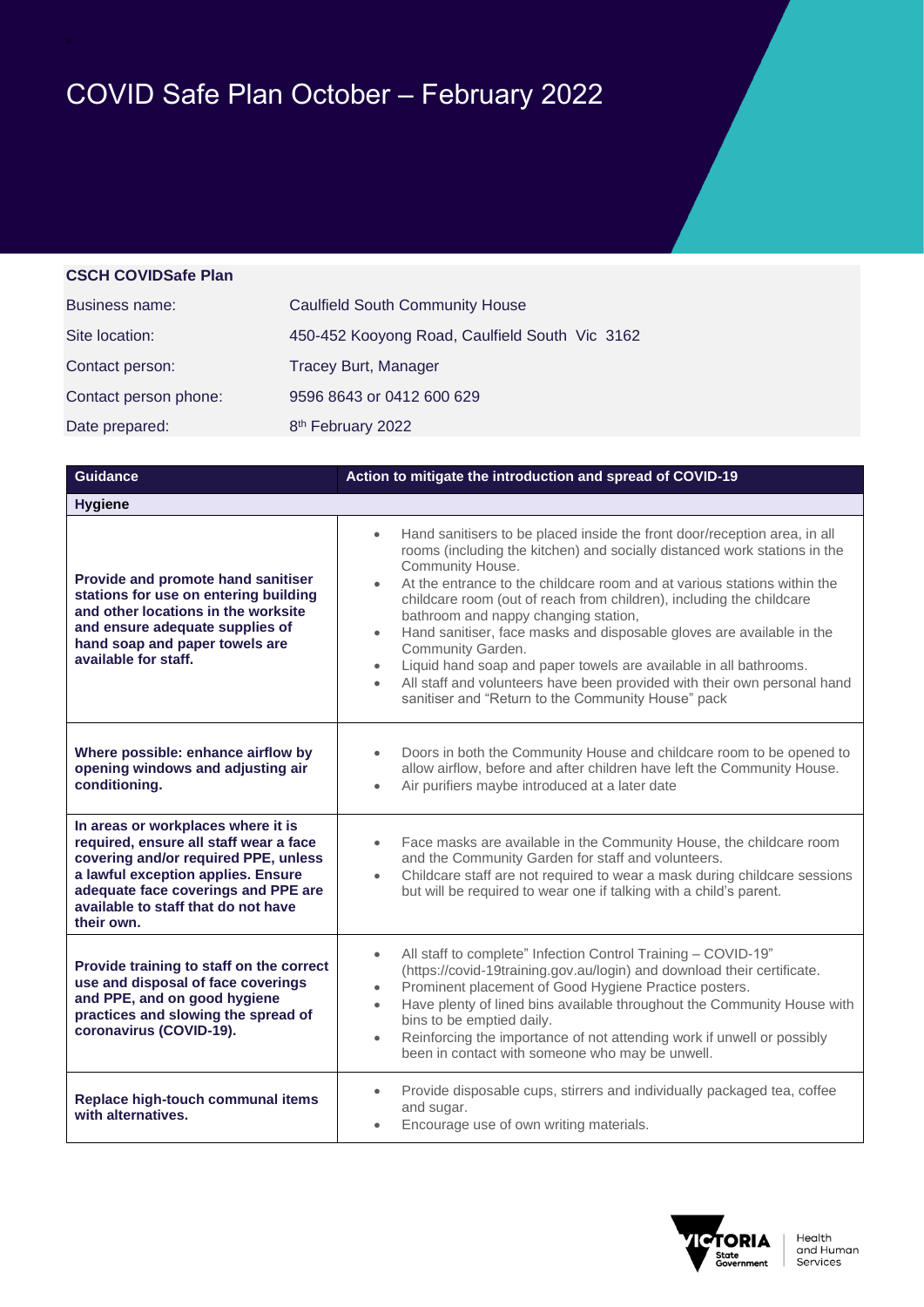| <b>Guidance</b>                                                                                                                                                            | Action to mitigate the introduction and spread of COVID-19                                                                                                                                                                                                                                                                                                                                                                                                                                                                                                   |  |
|----------------------------------------------------------------------------------------------------------------------------------------------------------------------------|--------------------------------------------------------------------------------------------------------------------------------------------------------------------------------------------------------------------------------------------------------------------------------------------------------------------------------------------------------------------------------------------------------------------------------------------------------------------------------------------------------------------------------------------------------------|--|
| <b>Cleaning</b>                                                                                                                                                            |                                                                                                                                                                                                                                                                                                                                                                                                                                                                                                                                                              |  |
| Increase environmental cleaning<br>(including between changes of staff),<br>ensure high touch surfaces are<br>cleaned and disinfected regularly (at<br>least twice daily). | Provide sanitising boxes in all rooms and areas of the Community House,<br>in several (safe) areas of the Childcare room and in the Community<br>Garden. Sanitising boxes to include anti bacterial/viral spray for cleaning<br>surfaces (high alcohol content), paper towel, tissues and high content<br>alcohol wipes.<br>Surfaces to be regularly sprayed and then wiped daily with disposable<br>paper.<br>Childcare room is cleaned and sanitised daily<br>$\bullet$<br>Childcare and Community House is professional cleaned twice weekly<br>$\bullet$ |  |
| Ensure adequate supplies of cleaning<br>products, including detergent and<br>disinfectant.                                                                                 | Sanitising boxes and cleaning goods (see above) to be regularly checked<br>and replenished.                                                                                                                                                                                                                                                                                                                                                                                                                                                                  |  |

| <b>Guidance</b>                                                                                                                                           | Action to mitigate the introduction and spread of COVID-19                                                                                                                                                                                                                                                                                                                                                                                                                                                                                                  |  |
|-----------------------------------------------------------------------------------------------------------------------------------------------------------|-------------------------------------------------------------------------------------------------------------------------------------------------------------------------------------------------------------------------------------------------------------------------------------------------------------------------------------------------------------------------------------------------------------------------------------------------------------------------------------------------------------------------------------------------------------|--|
| <b>Physical distancing and Vaccination Status</b>                                                                                                         |                                                                                                                                                                                                                                                                                                                                                                                                                                                                                                                                                             |  |
| Establish a system to screen workers<br>and visitors before accessing the<br>workplace. Employers cannot require<br>workers to work when unwell.          | Covid Marshalls greet all onsite people at the main entrance<br>$\bullet$<br>Ensure all staff, children, volunteers and visitors sanitise their hands when<br>$\bullet$<br>entering the Community House.<br>Ensure all staff, volunteers and visitors have their vaccination status<br>$\bullet$<br>sighted. Double Vaccination is required upon entering the CSCH facilities.<br>COVID Marshalls to record Vaccination certificate - date and sign<br>$\bullet$<br>Ensure that staff that do not feel well do not attend the Community House.<br>$\bullet$ |  |
| • workers are spaced at least 1.5m<br>apart<br>• there is no more than one member<br>of the public per four square meters<br>of publicly available space. | Ensure that socially distanced work and learning spaces are adhered to in<br>$\bullet$<br>accordance with the allowed person notices for each work space.<br>Ensure that staff stagger their times to be in the kitchen.<br>$\bullet$<br>Encourage those that are in the garden to socially distance in different<br>$\bullet$<br>parts of the garden.                                                                                                                                                                                                      |  |
| Minimise the build up of workers<br>waiting to enter and exit the<br>workplace.                                                                           | Ensure that staff enter the Community House prior to parents dropping off<br>$\bullet$<br>their children for childcare.<br>Ensure parents socially distance themselves from each other when<br>$\bullet$<br>dropping off or collecting their child/ren and adhere to social distancing<br>markers.                                                                                                                                                                                                                                                          |  |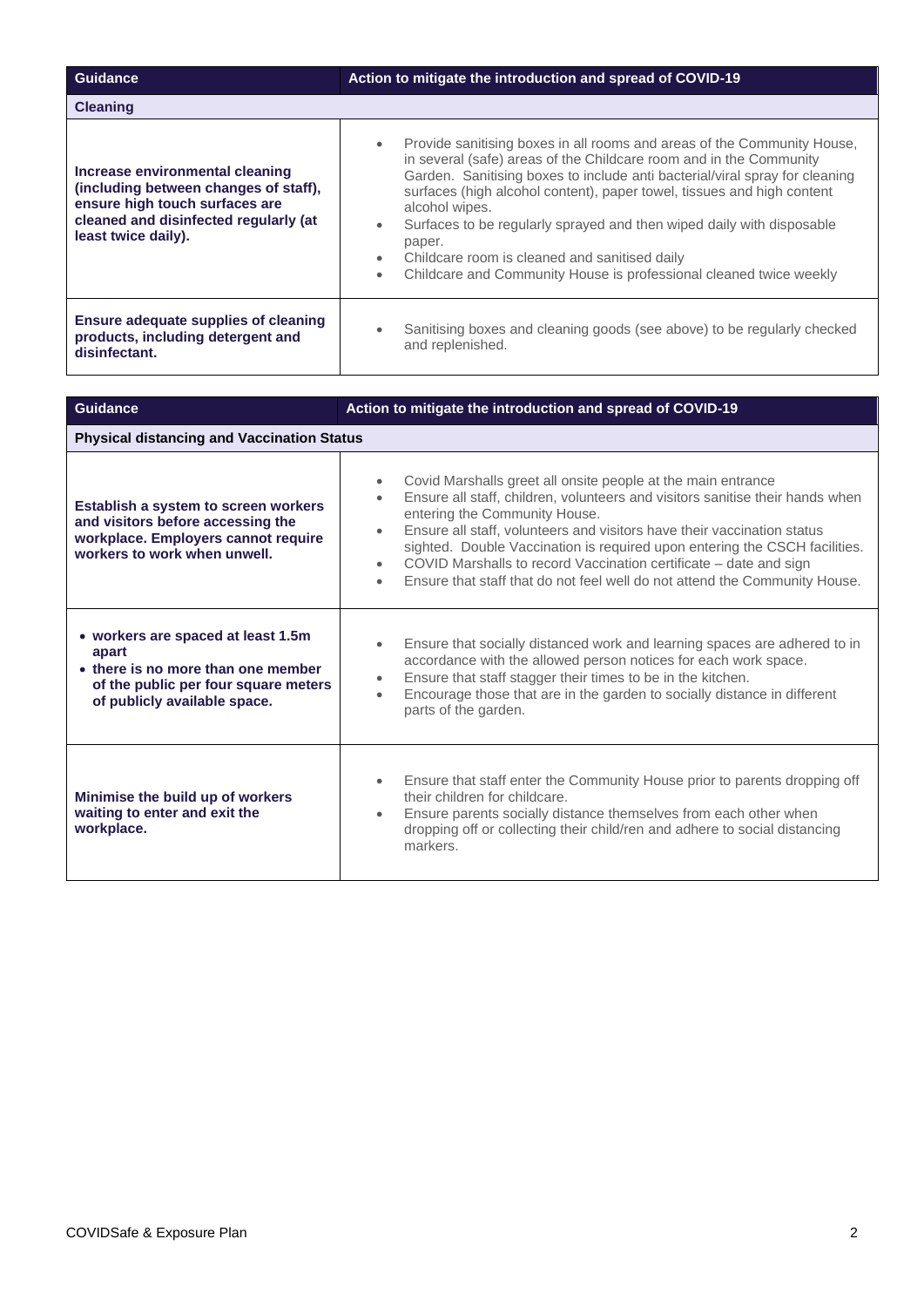| <b>Guidance</b>                                                                                                                                                                        | Action to ensure effective record keeping                                                                                                                                                                                                                                                                                                                                                                                                                                                                                                                                                                                |  |
|----------------------------------------------------------------------------------------------------------------------------------------------------------------------------------------|--------------------------------------------------------------------------------------------------------------------------------------------------------------------------------------------------------------------------------------------------------------------------------------------------------------------------------------------------------------------------------------------------------------------------------------------------------------------------------------------------------------------------------------------------------------------------------------------------------------------------|--|
| <b>Record keeping</b>                                                                                                                                                                  |                                                                                                                                                                                                                                                                                                                                                                                                                                                                                                                                                                                                                          |  |
| <b>Full Vaccination Certificates</b><br>** includes people with a<br>medical exemption and children under 16<br>years of age who are exempt from proof<br>of vaccination requirements. | All onsite visitations will be met by COVID Marshall and vaccination<br>$\bullet$<br>status sighted and recorded.<br>Once vaccination is confirmed, a repeat of this process is not required<br>$\bullet$                                                                                                                                                                                                                                                                                                                                                                                                                |  |
| Establish a process to record the<br>attendance of workers, volunteers,<br>children and families. This<br>information will assist employers to<br>identify close contacts.             | Anyone attending the Community House or Community Garden is to<br>$\bullet$<br>QR code their attendance upon arrival.                                                                                                                                                                                                                                                                                                                                                                                                                                                                                                    |  |
| Provide guidance to staff on the<br>effective use of the workplace OHS<br>reporting system (where available).                                                                          | Educate staff on how to meet OHS requirements, including recording<br>$\bullet$<br>information about any incidents.                                                                                                                                                                                                                                                                                                                                                                                                                                                                                                      |  |
| <b>Guidance</b>                                                                                                                                                                        | Action to prepare for your response                                                                                                                                                                                                                                                                                                                                                                                                                                                                                                                                                                                      |  |
| Preparing your response to a suspected or confirmed COVID-19 case                                                                                                                      |                                                                                                                                                                                                                                                                                                                                                                                                                                                                                                                                                                                                                          |  |
| Prepare or update your business<br>continuity plan to consider the<br>impacts of an outbreak and potential<br>closure of the workplace.                                                | Business Continuity Plan has been established and regularly updated<br>$\bullet$<br>according to staged restrictions.<br>Identify the roles and responsibilities of the employer and workers.<br>$\bullet$                                                                                                                                                                                                                                                                                                                                                                                                               |  |
| Prepare to identify close contacts and<br>providing staff and visitor records to<br>support contact tracing.                                                                           | Outline Manager's key responsibilities and process for engaging with<br>$\bullet$<br>DHHS and undertaking employer-led contact tracing.<br>Manager to establish a process and ensure readiness to provide records<br>$\bullet$<br>to DHHS and contact relevant staff members, including rosters and<br>worker details.<br>Manager to outline key responsibilities and process for engaging with<br>$\bullet$<br>DHHS and undertaking employer-led contact tracing.<br>The Manager to contact DHHS with records from the period commencing<br>$\bullet$<br>48 hours prior to the onset of symptoms in the suspected case. |  |
| Prepare for how you will manage a<br>suspected or confirmed case during<br>work hours.                                                                                                 | Refer to CSCH COVID Exposure plan (traffic light process) and follow<br>the steps. (attached)                                                                                                                                                                                                                                                                                                                                                                                                                                                                                                                            |  |
| Prepare to assess whether the<br>workplace or parts of the workplace<br>must be closed. Prepare to undertake<br>cleaning and disinfection at your<br>business premises.                | Where a case is confirmed to have been in the workplace, arrange for<br>$\bullet$<br>DEEP cleaning to be undertaken ADAP - in accordance with DHHS<br>guidance.<br>Management and COM to undertake a risk assessment to determine<br>$\bullet$<br>whether the entire or parts of the Community House should be closed.                                                                                                                                                                                                                                                                                                   |  |
| Prepare to notify workers and site<br>visitors (including close contacts)                                                                                                              | Put into action communicating with workers and other contacts of a<br>$\bullet$<br>confirmed case, using contact details collected on the register and<br>associated work/volunteer rosters of the Community House.                                                                                                                                                                                                                                                                                                                                                                                                      |  |